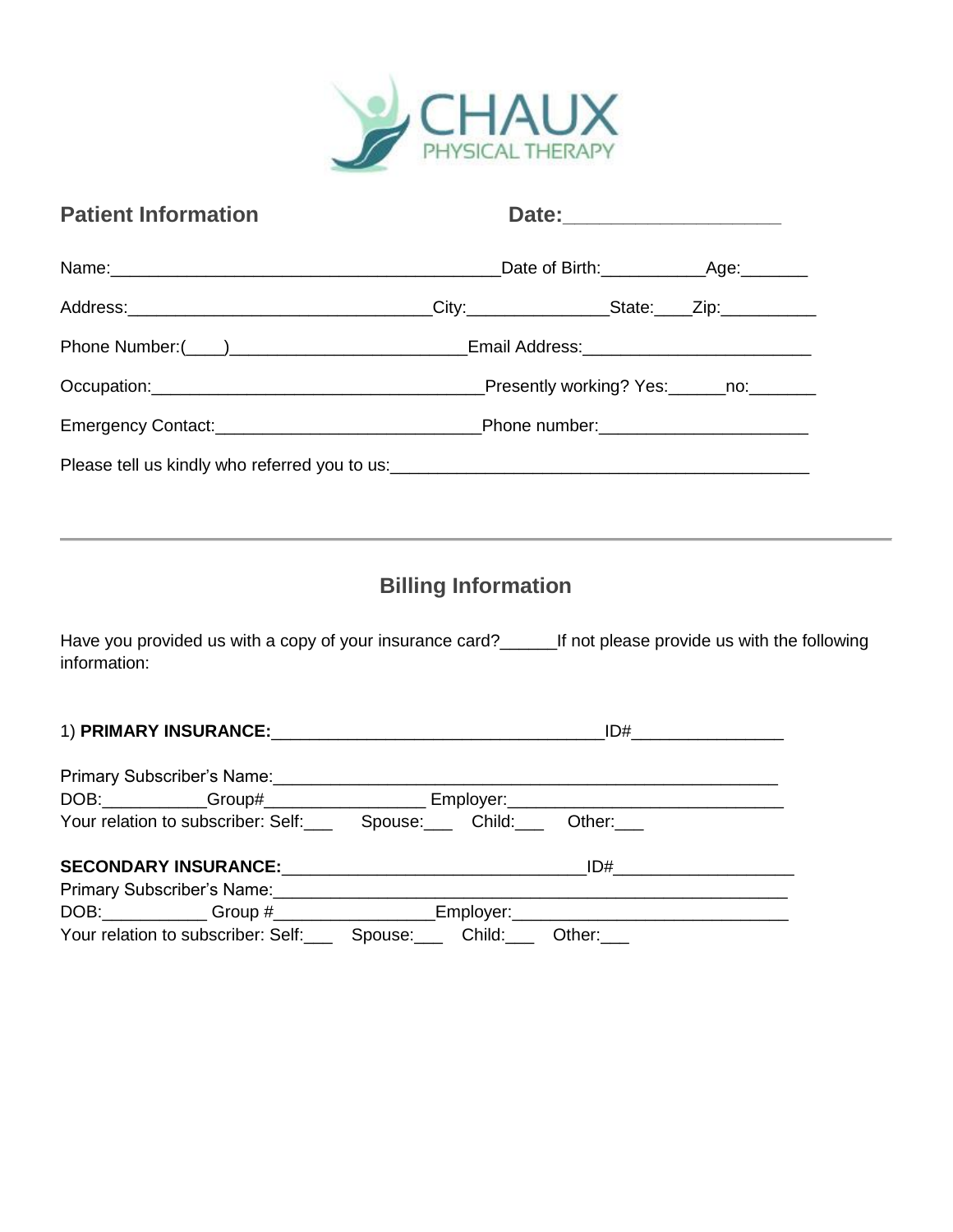

# **Pain and Symptoms Status Report**

|                                                                                          | 4. My symptoms are currently: _____Getting Better ___________________About the same _________Getting Worse                                                                                                                                                                                                                                                                                             |  |  |
|------------------------------------------------------------------------------------------|--------------------------------------------------------------------------------------------------------------------------------------------------------------------------------------------------------------------------------------------------------------------------------------------------------------------------------------------------------------------------------------------------------|--|--|
| 5. Please list any previous treatments for the condition we are seeing you for           |                                                                                                                                                                                                                                                                                                                                                                                                        |  |  |
| 6. Have you fallen in the past 12 months? Yes: ______ No: ______ How many times? _______ |                                                                                                                                                                                                                                                                                                                                                                                                        |  |  |
| 7. Have you had imaging studies done for this problem (x-rays, MRI, etc)?  Yes:_____     |                                                                                                                                                                                                                                                                                                                                                                                                        |  |  |
| FRONT<br><b>FIGHT SIDE</b><br>BACK<br><b>RIGHT</b><br><b>LEFT</b>                        | Please use these symbols to note symptoms location:<br>M Numbness ** Pins & Needles // Pain<br><b>LEFT SIDE</b><br>Circle the number that represents your average level of<br>pain over the past week:<br><b>No Pain</b><br>01 2 3 4 5 6 7 8 9 10 Worst<br>Pain<br>Circle the number that best represents your worst level<br>of pain over the past week:<br>No Pain 0 1 2 3 4 5 6 7 8 9 10 Worst Pain |  |  |
|                                                                                          |                                                                                                                                                                                                                                                                                                                                                                                                        |  |  |
|                                                                                          | Please list any other current medical conditions:<br>and the manufacture of the manufacture of the manufacture of the manufacture of the manufacture of the manufacture                                                                                                                                                                                                                                |  |  |
|                                                                                          |                                                                                                                                                                                                                                                                                                                                                                                                        |  |  |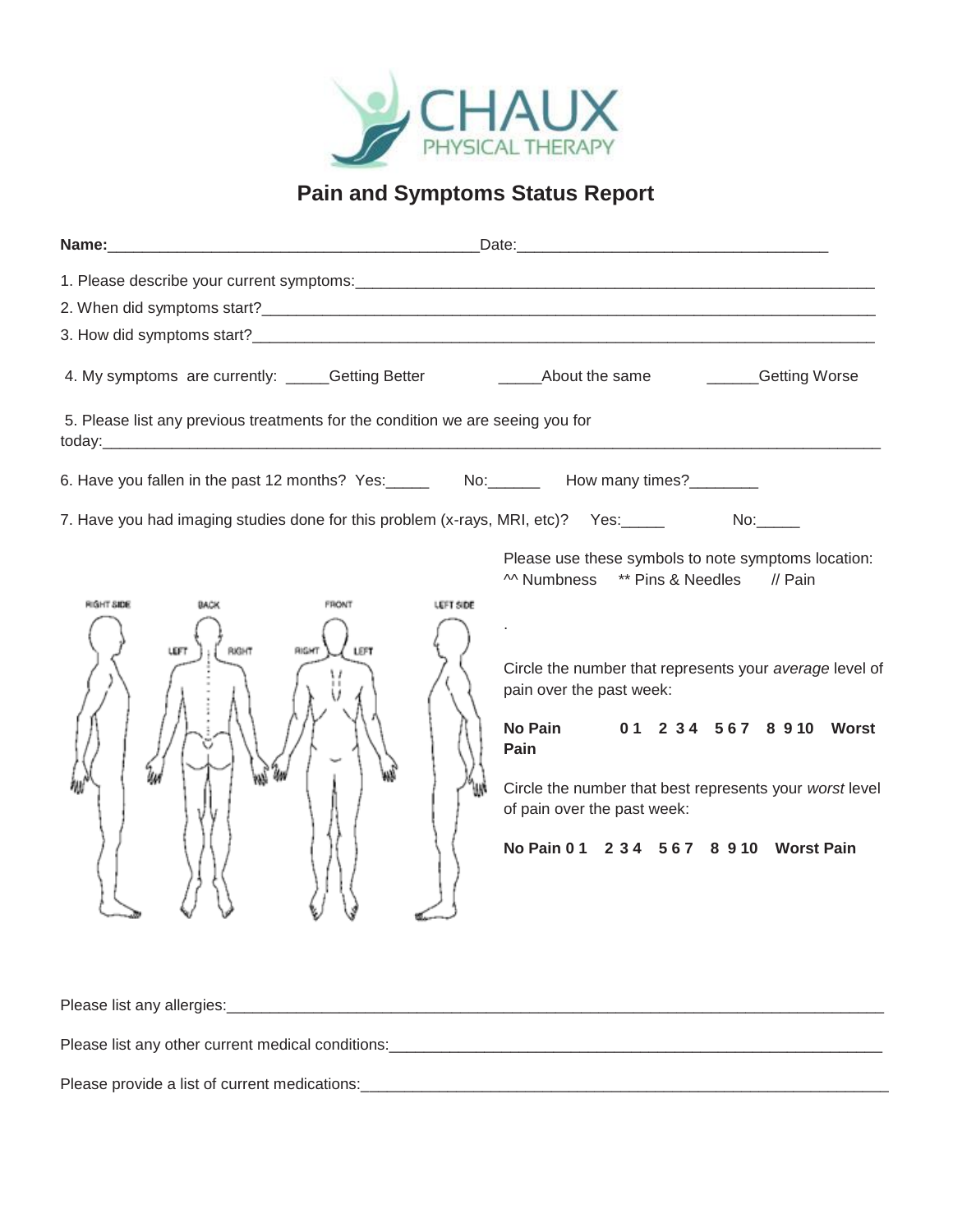

#### **Informed Consent for Physical Therapy**

Physical therapy involves the use of many different types of physical evaluation and treatment. At Chaux Physical Therapy, we use a variety of procedures and modalities to help us to try and improve your function. As with all forms of medical treatment, there are benefits and risks involved with physical therapy.

Since the physical responses to a specific treatment can vary widely from person to person, it is not always possible to accurately predict your responses to a certain therapy modality or procedure. We are not able to guarantee precisely what your reactions to a particular treatment might be, nor can we guarantee that our treatment will help the condition you are seeking treatment for. There is also a risk that your treatment may cause pain or injury, or may aggravate previously existing conditions.

You have the right to ask your physical therapist what type of treatment he or she is planning based on your history, diagnosis, symptoms and testing results. You may also discuss with your therapist what the potential risks and benefits of a specific treatment might be. You have the right to decline any portion of your treatment at any time or during your treatment session.

Therapeutic exercises are an integral part of most physical therapy treatment plans. Exercise has inherent physical risks associated with it. If you have any questions regarding the type of exercise you are performing and any specific risks associated with your exercises, your therapist will be glad to answer them. **I acknowledged that my treatment program has been explained by Chaux Physical Therapy, and all of my questions have been answered to my satisfaction. I understand the risks associated with a program of Chaux Physical Therapy as outline to me, and I wish to proceed.**

Patient Name **Patient Signature Patient Signature Patient Signature Date** 

\_\_\_\_\_\_\_\_\_\_\_\_\_\_\_\_\_\_\_\_\_\_\_\_\_\_\_ \_\_\_\_\_\_\_\_\_\_\_\_\_\_\_\_\_\_\_\_\_\_\_\_\_\_\_\_\_\_ \_\_\_\_\_\_\_\_\_\_\_\_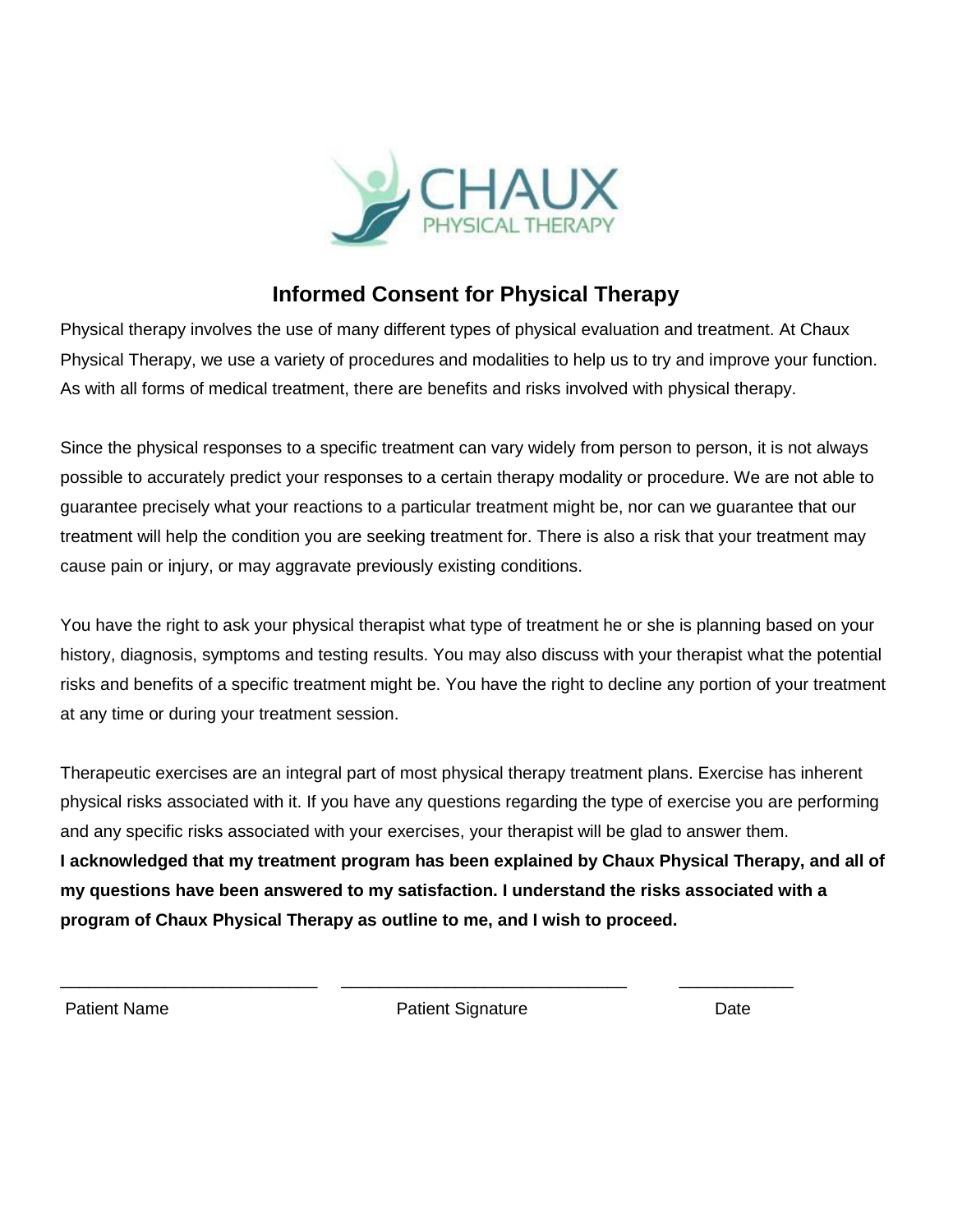

### **Private Notice**

## **HIPPA AND NOTICE OF PRIVACY PRACTICES**

I understand that Chaux Physical Therapy may use or disclose my personal health information (PHI) for the purposes of carrying out treatment, obtaining payment, evaluating the quality of services provided, and any administrative operations related to treatment or payment.

I understand that I have the right to restrict how my PHI is used and disclosed for treatment, payment and administrative operations if I notify the practice.

I also understand that Chaux Physical Therapy will consider requests for restrictions on a case by case basis, but does not have to agree to requests for restrictions.

I hereby consent to the use and disclosure of my PHI for purposes as noted in Chaux Physical Therapy Notice of Privacy Practices, which is displayed in the reception area and a copy of which is available upon request.

I understand that I retain the right to revoke this consent by notifying the practice in writing at any time. By signing this form, I am acknowledging receipt of the *Notice of Privacy Practices* for Chaux Physical Therapy.

Name of Patient (Print Clearly)

Signature of Patient **Date**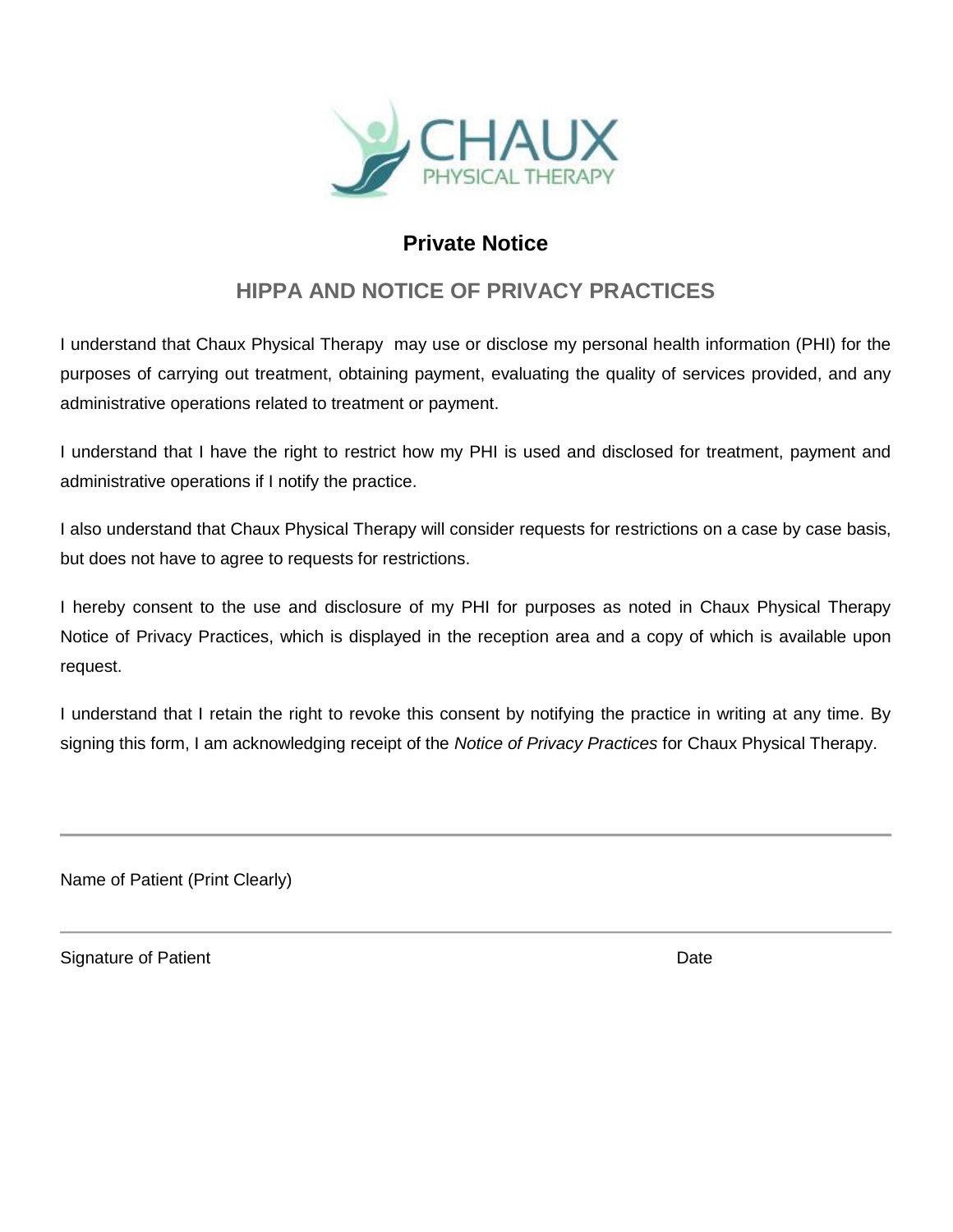

#### **Missed Appointment Policy**

We appreciate you greatly as our patient and strive to accomplish optimal results and success for you. Your adherence to the recommended number of treatments is a vital component of your progress with our services; therefore, we have certain rules that need to be followed in order to ensure the most optimum results.

With the exception of serious emergencies, it is expected that you keep all your appointments. If you need to reschedule an appointment, please call our office and arrange for a make-up appointment within the same week. We reserve the right to charge you a \$75 no-show fee for cancelling an appointment without 24-hour notice or a no-show to a scheduled appointment.

In instances of repeated non-compliance with your scheduled visits, we also reserve the right to discontinue care. Your physician will be informed that your service has been discontinued due to non-compliance with the prescribed rehabilitation order.

# **Late Arrival Policy**

In consideration of other patients, your appointment time cannot be extended if you do not arrive on time. The therapist will determine if there is sufficient time to render quality care in the time remaining for your scheduled appointment. If you are more than 10 minutes late, the therapist may determine that there is insufficient time to provide proper treatment, and you may be charged our \$75 missed appointment fee.

\_\_\_\_\_\_\_\_\_\_\_\_\_\_\_\_\_\_\_\_\_\_\_\_\_\_\_\_ \_\_\_\_\_\_\_\_\_\_\_\_\_\_\_\_\_\_\_\_\_\_\_\_ \_\_\_\_\_\_\_\_\_\_\_\_\_\_\_\_

Patient Name **Signature Constant Constant Constant Constant Constant Constant Constant Constant Constant Constant Constant Constant Constant Constant Constant Constant Constant Constant Constant Constant Constant Constan**